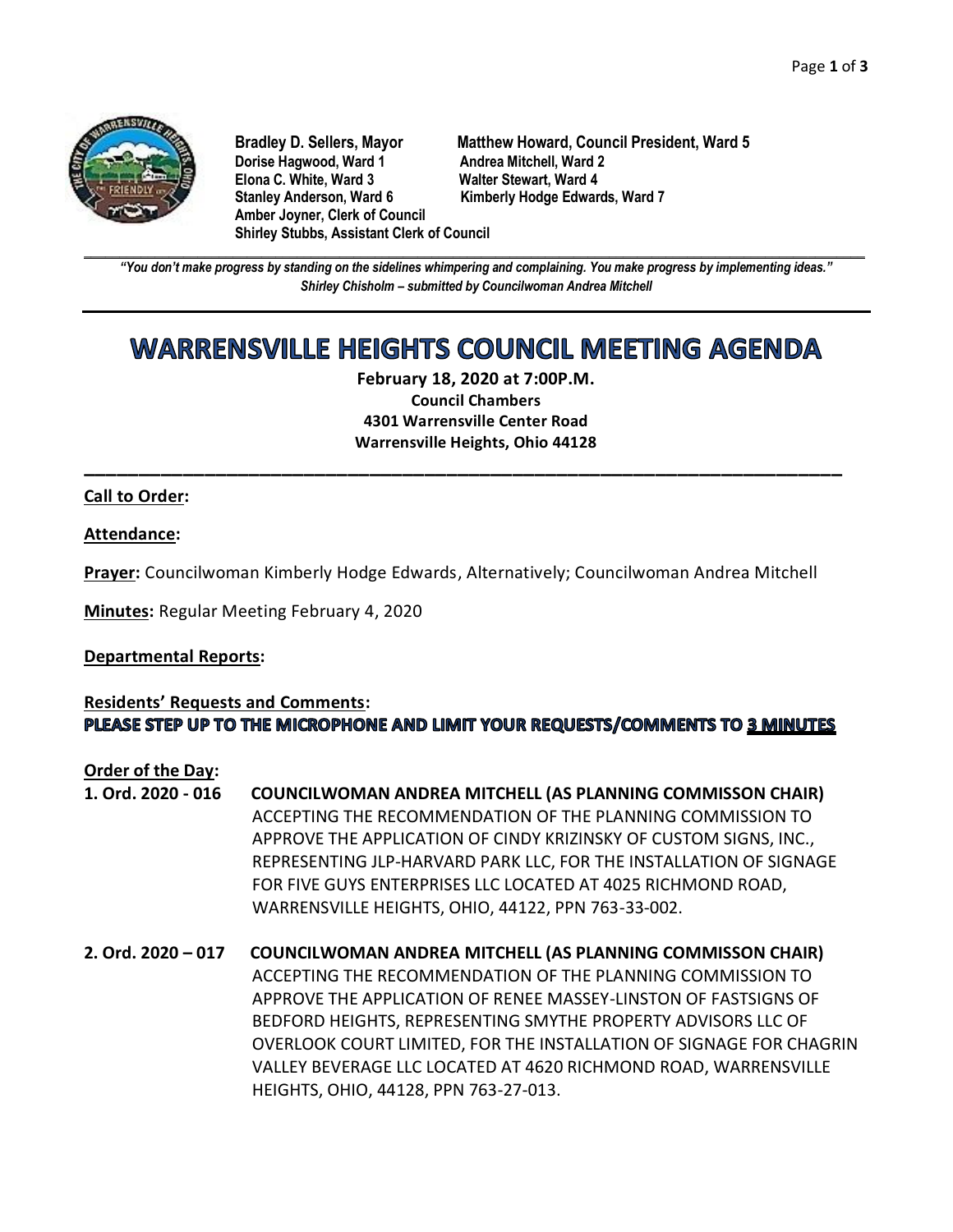**3. Ord. 2020 - 018 COUNCILWOMAN ANDREA MITCHELL (AS PLANNING COMMISSON CHAIR)** ACCEPTING THE RECOMMENDATION OF THE PLANNING COMMISSION TO APPROVE THE APPLICATION OF ROGER PERLMUTER OF PERLMUTER COMMUNICATIONS, INC. DBA COLORBAR, REPRESENTING CAPUTO BROS. PROPERTIES OF EMERY DEVELOPMENT COMPANY, FOR THE INSTALLATION OF SIGNAGE LOCATED AT 4576 RENAISSANCE PARKWAY, WARRENSVILLE HEIGHTS, OHIO, 44128, PPN 763-07-008.

**4. Ord. 2020 - 019 COUNCILWOMAN ANDREA MITCHELL (AS PLANNING COMMISSON CHAIR)** ACCEPTING THE RECOMMENDATION OF THE PLANNING COMMISSION TO APPROVE THE APPLICATION OF WILLIAM J. FUGO, JR., REPRESENTING CLEVELAND STATE REAL ESTATE LLC, FOR THE INSTALLATION OF A WOOD DECK LOCATED AT 4528 SOUTH FRONTENAC DRIVE, WARRENSVILLE HEIGHTS, OHIO, 44128, PPN 763-01-041.

**5. Ord. 2020 - 020 COUNCILWOMAN ANDREA MITCHELL (AS PLANNING COMMISSON CHAIR)** ACCEPTING THE RECOMMENDATION OF THE PLANNING COMMISSION TO APPROVE THE APPLICATION OF MELISSA WHITE OF CROWN CASTLE USA INC., REPRESENTING THE SAME, FOR THE MODIFICATION OF TRANSMISSION EQUIPMENT ON A TELECOMMUNICATIONS TOWER LOCATED AT 4335 CRANWOOD PARKWAY, WARRENSVILLE HEIGHTS, OHIO, 44128, PPN 762-04-  $021.$ 

# **6. Ord. 2020 - 021 MAYOR BRADLEY D. SELLERS** AUTHORIZING THE MAYOR TO ENTER INTO AN AGREEMENT WITH AMERICAN FIREWORKS COMPANY TO PROVIDE, DELIVER, AND DISPLAY A CERTAIN FIREWORKS SHOW ALONG WITH OPERATORS TO FIRE THE DISPLAY(S) ON SUNDAY, JUNE 28, 2020 WITH A RAIN DATE OF MONDAY, JUNE 29, 2020.

# **7. Ord. 2020 – 022 MAYOR BRADLEY D. SELLERS**

ACCEPTING THE RECOMMENDATION OF THE BOARD OF ZONING APPEALS TO ACCEPT THE APPLICATION OF STEVEN AND JAQUELINE BOYD, REPRESENTING THE SAME, FOR A VARIANCE TO THE REAR YARD SETBACK REQUIREMENT LOCATED AT 4486 DU SABLE COURT, WARRENSVILLE HEIGHTS, OHIO, 44128, PPN 763-08-022.

# **8. Res. 2020 - 015 MAYOR BRADLEY D. SELLERS**

AUTHORIZING THE ADMINISTRATION TO ENGAGE IN A PUBLIC BIDDING PROCESS TO ADVERTISE FOR AND SOLICIT COMPETITIVE BIDS FOR GRASS CUTTING AND CLEAN UP SERVICES ON VACANT OR OCCUPIED AND NEGLECTED PROPERTIES THAT ARE IN VIOLATION OF THE CODIFIED ORDINANCES OF THE CITY OF WARRENSVILLE HEIGHTS, AND DECLARING AN EMERGENCY.